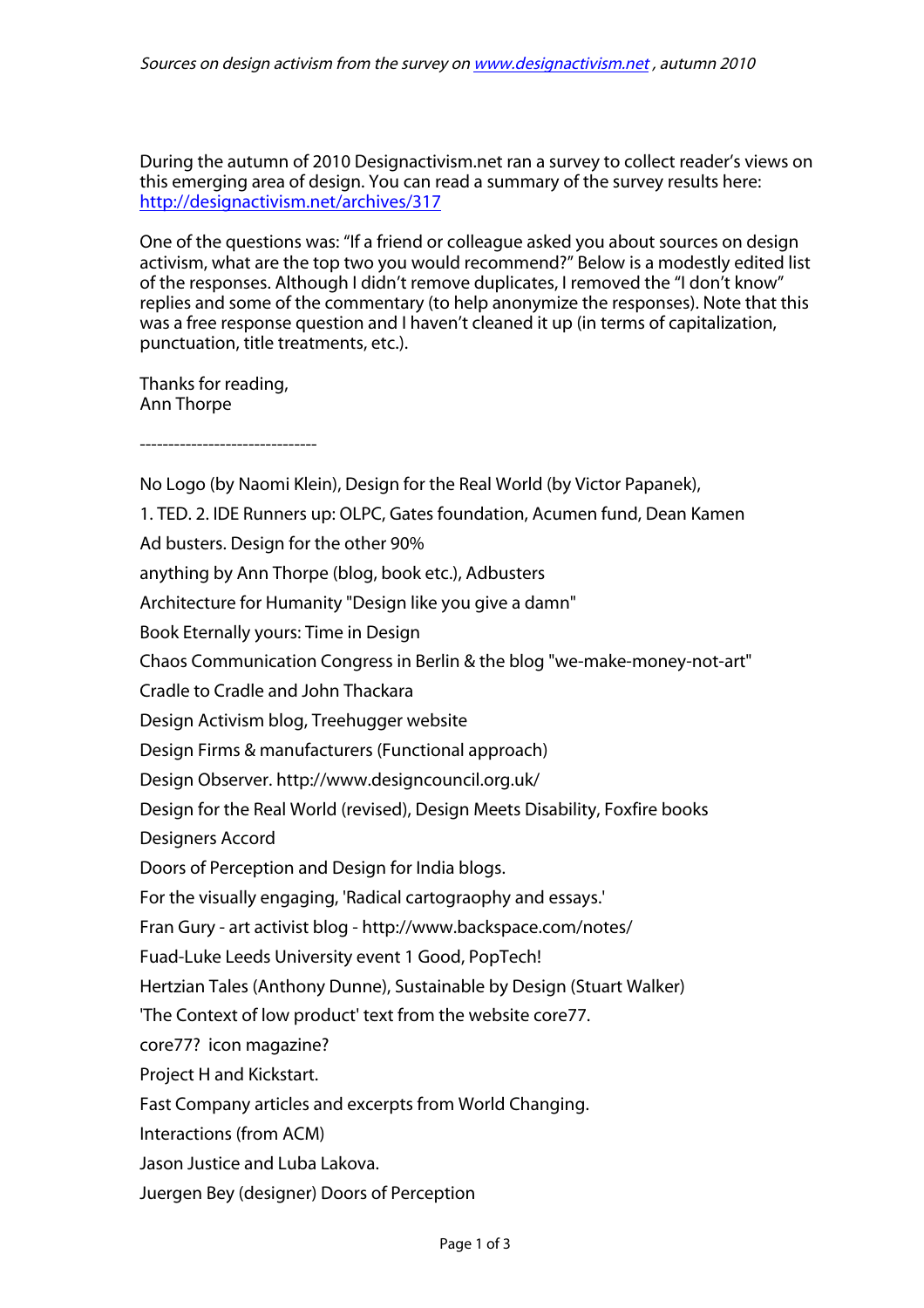Kook design, de Faltazi design

Living principles. The atlas for the sustainable design. Story of stuff.

Otto von busch's work http://www.selfpassage.org/ Kryzstof Wodiczko and Interrogative Design

P. Levy's Collective Intelligence A. Thorpe's The designer's atlas of sustainability

Phd design list discussions and links

Project H by Emily Pilloton

TED.com, designactivism.net

Tony Fry's 'Design Futuring,' Faud-Lukes 'Design Activism'

Victor Papanek and Buckminster Fuller

Worldchanging by Alex Steffen, Sachel Josefson

adbusters

alasdair fuad-luke's book, thinkpublics work

cradle to cradle, anything on the history of Germany from 1890 –>

good.is, projectH

history books: specifically those dealing with enlightenment and early modernist movements

http://designactivism.net, Design Activism: Beautiful Strangeness for a Sustainable World

http://designactivism.net, "Design Activism" by Faud-Luke

http://designactivism.net/, davidharvey.org

http://osdisseny.tumblr.com, Design Activism Alastair Fuad-Luke

http://www.tacticaltech.org/infodesign AdBuster

designobserver

socialdesignsite.com

design activism (alastair faud luke)

www.designboom.com www.core77.com

designactivism.net, designigniteschange.org, artcenter's "designmatters" program.

the work of Ezio Manzini.

General theories in participatory design, wicked problem theory, planning theory, bruce mau: massive change, UK's design council, Participle

Papanek's Design for the Real World is a good starting point. The new activism can be seen in IDEO's HCD guidelines "Design for Social Impact, 2008"

Social Design Notes, http://backspace.com/notes/ Famine Crimes, by Alex de Waal (Not really about design, but powerful)

Blogs: Groundswell, Social Design Notes Books: Alter/ Hanover Principal; Fuad-Luke/ Design Activism; Thorpe/ Atlas of Sustainability

Citizen designer by Steven Heller Social Design Note blog (http://backspace.com/notes)

IDEO, Project for Public Spaces, Ezio Manzini, Emily Piliton's Project H design, Thinkpublic is a UK design firm that does 'social design'